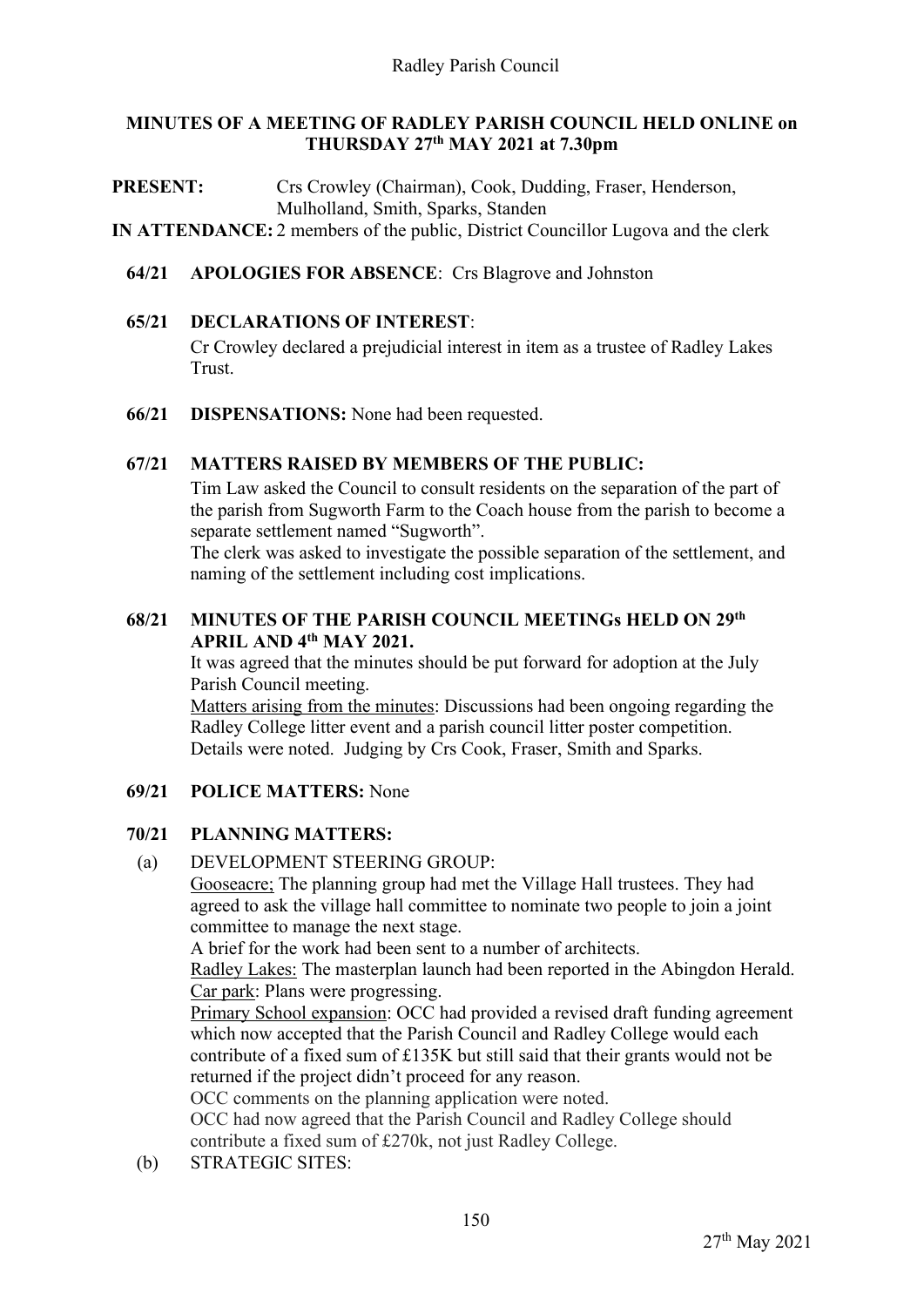South Kennington: The planning group had met Redrow's community liaison and were ready to go to consultation in July. They would then look to involve architects very quickly with the aim of submitting a planning application before March 2022.

NW Radley: Nothing further to report.

(c) SEWAGE ISSUES: Residents had been in correspondence with Layla Moran MP and the Vale to put pressure on Thames Water. Thames Water appeared to be moving away from their plan to install extra storage and were looking to update the pumping station. The Council had asked to be kept updated.

## **71/21 FINANCIAL MATTERS:**

- (a) RECONCILIATION: Councillors acknowledged scrutiny and acceptance of the bank statement and reconciliation
- (b) ACCOUNTS: It was agreed that the accounts should be paid as itemised in the monthly cashbook.

| Expenditure Ref |       | Supplier                            | <b>Item</b>                         | Payment                                       |
|-----------------|-------|-------------------------------------|-------------------------------------|-----------------------------------------------|
| Date            |       | Supplier                            | Item                                | Gross                                         |
|                 |       | DD Google                           | PC email addresses                  | 64.40 LG Act 1972 s111                        |
|                 |       | <b>DD</b> Everflow                  | Water supply pavilion               | 30.69 LG (Misc                                |
|                 |       |                                     |                                     | Provisions)1976                               |
|                 |       | <b>DD</b> Opus Energy               | Pavilion electricity                | 51.25 LG (Misc                                |
|                 |       |                                     | supply                              | Provisions)1976                               |
|                 |       | <b>DD</b> Opus Energy               | Pavilion gas supply                 | 0.00 LG (Misc                                 |
|                 |       |                                     |                                     | Provisions)1976                               |
| 15/5/2021       |       | 149 Mr J Rogerson                   | Salary                              | 65.00 Highways Act 1980<br>s96                |
|                 |       | DD Paypal/Screwfix                  | New pavilion light                  | 179.95 LG (Misc                               |
|                 |       |                                     | fittings                            | Provisions)1976                               |
| 24/5/2021       | 2021/ |                                     |                                     |                                               |
|                 |       | 150 HMRC                            | PAYE and NI                         | 316.25 LG Act 1972 s112                       |
|                 |       | 151 OCC Pension Fund Staff/employer | contributions                       | 483.94 LG Act 1972 s112                       |
|                 |       | 152 ST Grounds                      | Bin emptying, rubbish               | 110.00 Public Health Act                      |
|                 |       | Maintenance                         | clearance                           | 1936 s2601875<br>s614                         |
|                 |       | 153 Jon Sherwood                    | Churchyard grass                    | 60.00 Local Govt Act                          |
|                 |       |                                     | cutting                             | 1972 s 215                                    |
|                 |       | 154 Ady Pobery                      | Grass cutting                       | 663.00 Public Health Act                      |
|                 |       |                                     |                                     | 1936, LG (Misc                                |
|                 |       |                                     |                                     | Provisions)1976                               |
|                 |       | 155 MRH Services                    | Play Area quarterly                 | 56.75 Public Health Act                       |
|                 |       |                                     | inspection                          | 1936                                          |
|                 |       | 156 IAC Audit<br>Solutions          | Internal Audit fee                  | 300.00 Accounts and Audit<br><b>Regs 2015</b> |
|                 |       | <b>157 BHIB</b>                     | Parish Council                      | 1267.06 LG Act 1972 s111                      |
|                 |       |                                     | insurance                           |                                               |
|                 |       | 158 Rialtas                         | Accounts software<br>annual licence | 148.80 LG Act 1972 s111                       |
|                 |       | 159 Alcott Associates               | Structural surveys                  | 954.00 LG (Misc                               |
|                 |       |                                     |                                     | Provisions)1976,                              |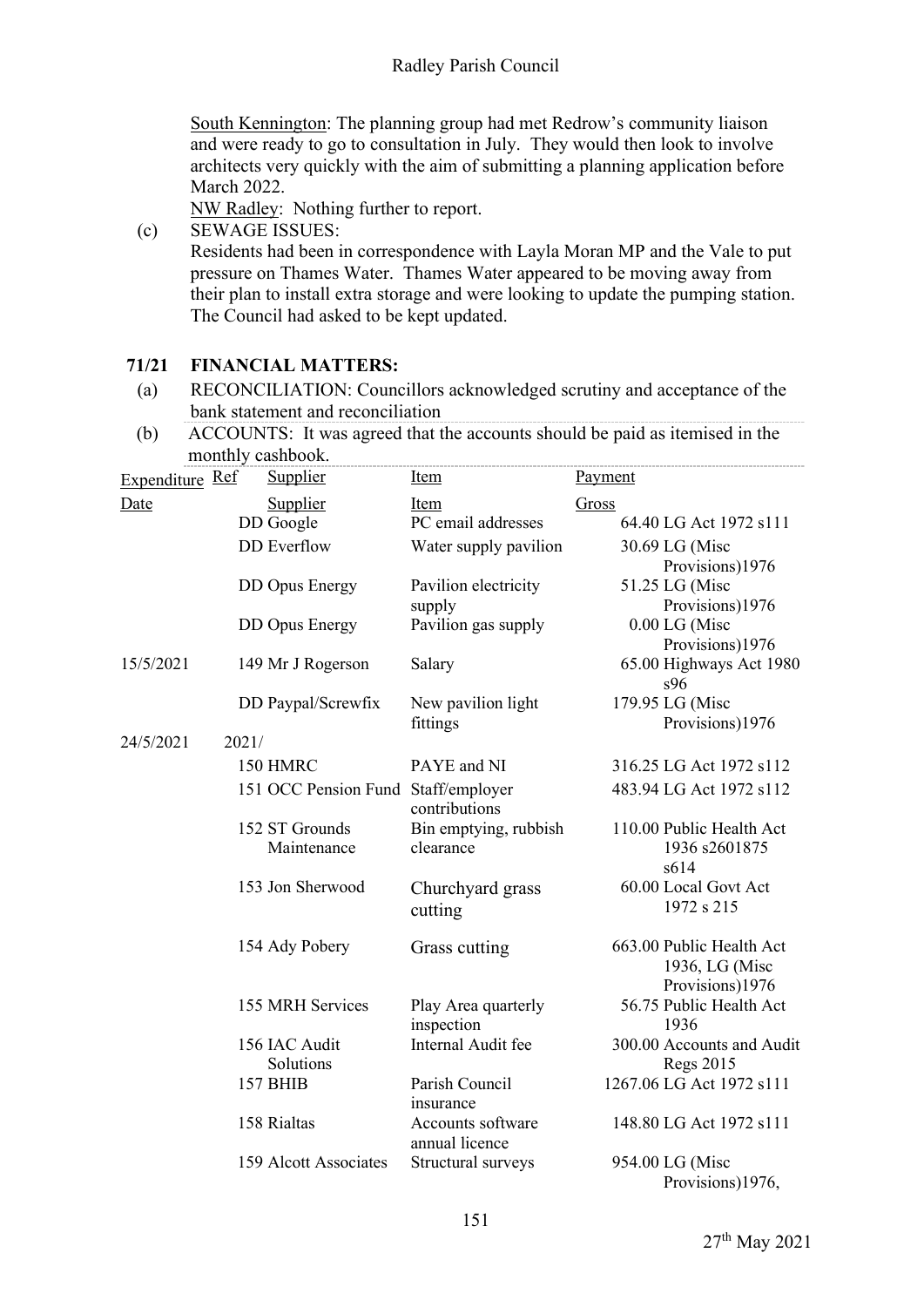|           |                   |                         | Local Govt Act                 |
|-----------|-------------------|-------------------------|--------------------------------|
|           |                   |                         | 1976 s133                      |
| 30/5/2021 | SO Mrs J E Dymock | Salary (net), telephone | 1,315.43 LG Act 1972 s112      |
| 30/5/2021 | 159 Mr J Rogerson | Salary (net)            | 67.86 Highways Act 1980<br>s96 |
| 15/6/2021 | 160 Mr J Rogerson | Salary (net)            | 65.00 Highways Act 1980<br>s96 |
|           |                   |                         | 6224.39                        |

# (c) PLAYING FIELD:

The Council accepted an offer by an electrician connected to the football club to replace the light fittings in the main room of the pavilion, provided the work would be properly certified.

Discussion of a suggestion that the pavilion should be decorated externally and the shutters replaced was deferred to June. There was some concern at carrying out such work while the Council hoped to proceed with plans for a comprehensive renovation within the next year.

A provisional request from primary school parents to use the field and pavilion on either 2<sup>nd</sup> or 9<sup>th</sup> July was agreed.

- (d) GARDENING: It was agreed that the Lower Radley Green should be added to the maintenance contract.
- **72/21 REPORTS OF THE COUNTY AND DISTRICT COUNCILLORS** had been circulated to the Council in advance of the meeting.

# **73/21 HIGHWAY MATTERS:**

- (a) Pavement markings had appeared in Church Road opposite the shop which appeared to indicate that a gap between the pavement and kerb should be filled.
- (b) Fix My Street super users had been trained and were ready to start work
- (c) There was general dissatisfaction at the quality of the recent Vale deep clean.

# **74/21 CONSERVATION:**

- (a) It was reported that Radley Large Wood had just been put up for sale.
- (b) The Garden Competition was postponed to 2022.
- (c) The Tree Planting, etc working group was delegated to make proposals to participate in the Queen's Green Canopy campaign to mark the Queen's platinum Jubilee in 2022.

# **75/21 THRUPP LANE:**

A resident group had been in contact with Layla Moran MP. They had also been speaking to the Vale regarding traffic in Thrupp Lane and trying to persuade OCC to change their view on traffic in the road.

# **76/21 MATTERS FOR REPORT or discussion without decision:** None

# **77/21 ITEMS FOR THE NEXT AGENDA:**

# **78/21 DATES OF FUTURE MEETINGS:**

- Meeting Thursday  $24<sup>th</sup>$  June at 7.30pm online
- Ordinary meeting: Thursday 29<sup>th</sup> July at 7.30pm in Radley Village Hall